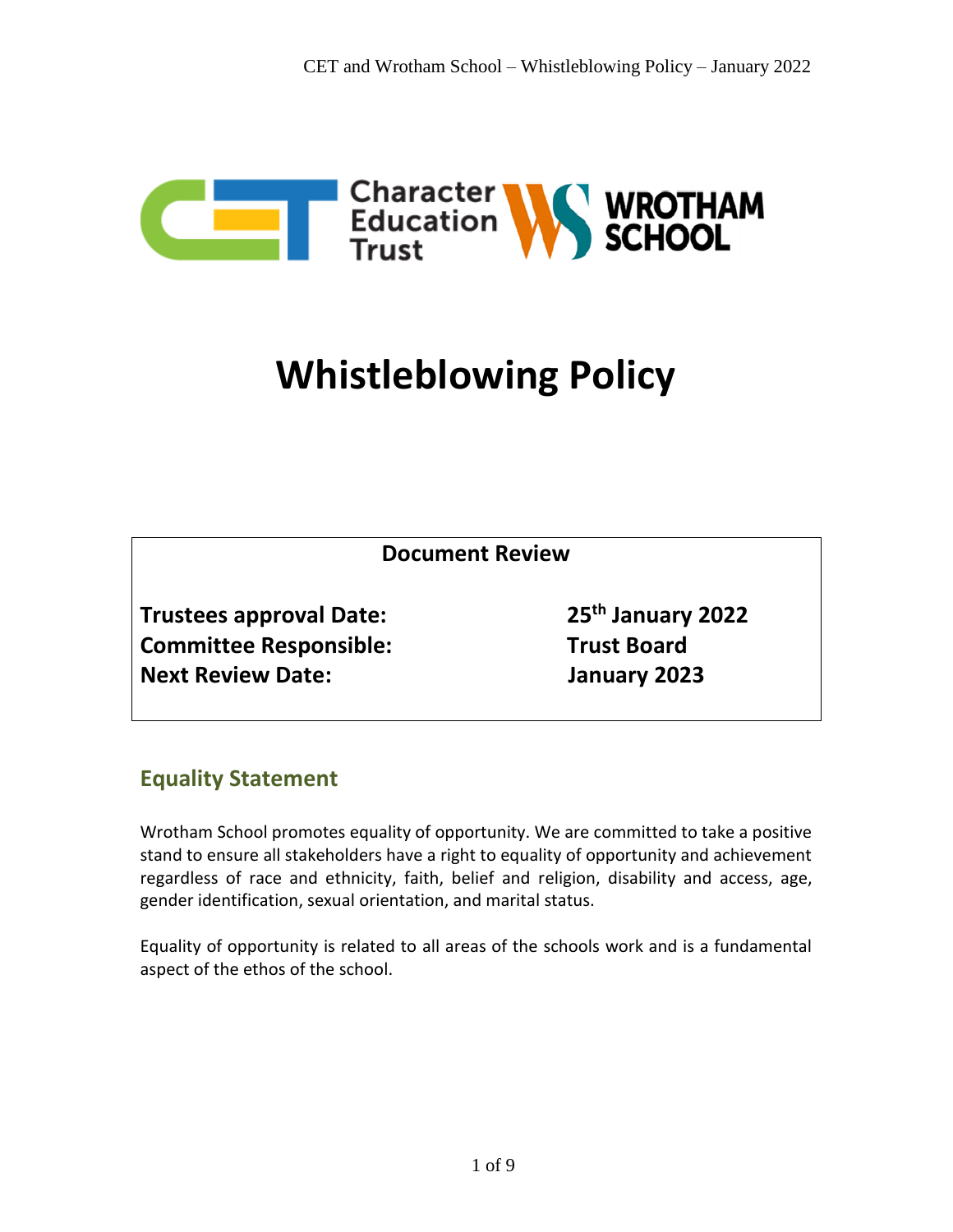#### **Whistleblowing Policy**

- 1 [Introduction](http://www.filton.ac.uk/therese/filton2006/2006/theCollege/governorsDetail.php?textId=10#l01#l01)
- 2 [Definition of Whistleblowing](http://www.filton.ac.uk/therese/filton2006/2006/theCollege/governorsDetail.php?textId=10#l02#l02)
- 3 [Examples of Malpractice](http://www.filton.ac.uk/therese/filton2006/2006/theCollege/governorsDetail.php?textId=10#l03#l03)
- 4 [Public Interest Disclosure Act](http://www.filton.ac.uk/therese/filton2006/2006/theCollege/governorsDetail.php?textId=10#l04#l04)
- 5 [Respecting Confidentiality](http://www.filton.ac.uk/therese/filton2006/2006/theCollege/governorsDetail.php?textId=10#l05#l05)
- 6 [Raising a Concern of Malpractice](http://www.filton.ac.uk/therese/filton2006/2006/theCollege/governorsDetail.php?textId=10#l06#l06)
- 7 [Misuse of Whistleblowing Procedure](http://www.filton.ac.uk/therese/filton2006/2006/theCollege/governorsDetail.php?textId=10#l07#l07)
- 8 [Designated Officer](http://www.filton.ac.uk/therese/filton2006/2006/theCollege/governorsDetail.php?textId=10#l08#l08)
- 9 [Initial Assessment](http://www.filton.ac.uk/therese/filton2006/2006/theCollege/governorsDetail.php?textId=10#l09#l09)
- 10 [Notification of Outcome](http://www.filton.ac.uk/therese/filton2006/2006/theCollege/governorsDetail.php?textId=10#l10#l10)
- 11 [Appeal](http://www.filton.ac.uk/therese/filton2006/2006/theCollege/governorsDetail.php?textId=10#l11#l11)
- 12 [External Disclosure](http://www.filton.ac.uk/therese/filton2006/2006/theCollege/governorsDetail.php?textId=10#l12#l12)
- 13 [Safeguards](http://www.filton.ac.uk/therese/filton2006/2006/theCollege/governorsDetail.php?textId=10#l13#l13)
- 14 Protection Against Disciplinary Action
- 15. Monitoring, Evaluation and Review.

#### **1. Introduction**

1.1 The Nolan Committee's Second Report on Standards in Public Life recommended that a procedure should be put in place which would enable concerns to be raised confidentially inside and, if necessary, outside the school organisation, about malpractice. The Public Interest Disclosure Act was subsequently introduced to provide protection to workers who raise reasonable concerns in the workplace.

1.2 Members of staff are often the first to realise that there may be something seriously wrong within a school that should be known in the public interest. However, they may not express their concerns because they feel that speaking up would be disloyal to their colleagues or to their employer. They may also fear harassment or victimisation. In these circumstances, it may be easier to ignore the concern rather than report what may just be a suspicion of malpractice. Similarly students may become aware of activities or practices which they believe are not in the interests of the School.

1.3 Wrotham School subscribes to the Nolan principles of selflessness, integrity, objectivity, accountability, openness, honesty and leadership. It encourages members of staff to raise genuine concerns about malpractice at the earliest practicable stage rather than wait for proof. Malpractice within the School is taken very seriously.

1.4 The following procedure is intended to provide safeguards to enable members of staff to raise concerns about malpractice in connection with the School. The aim is to provide a rapid mechanism under which genuine concerns can be raised internally and, if necessary, externally without fear of adverse repercussions to the individual. It is also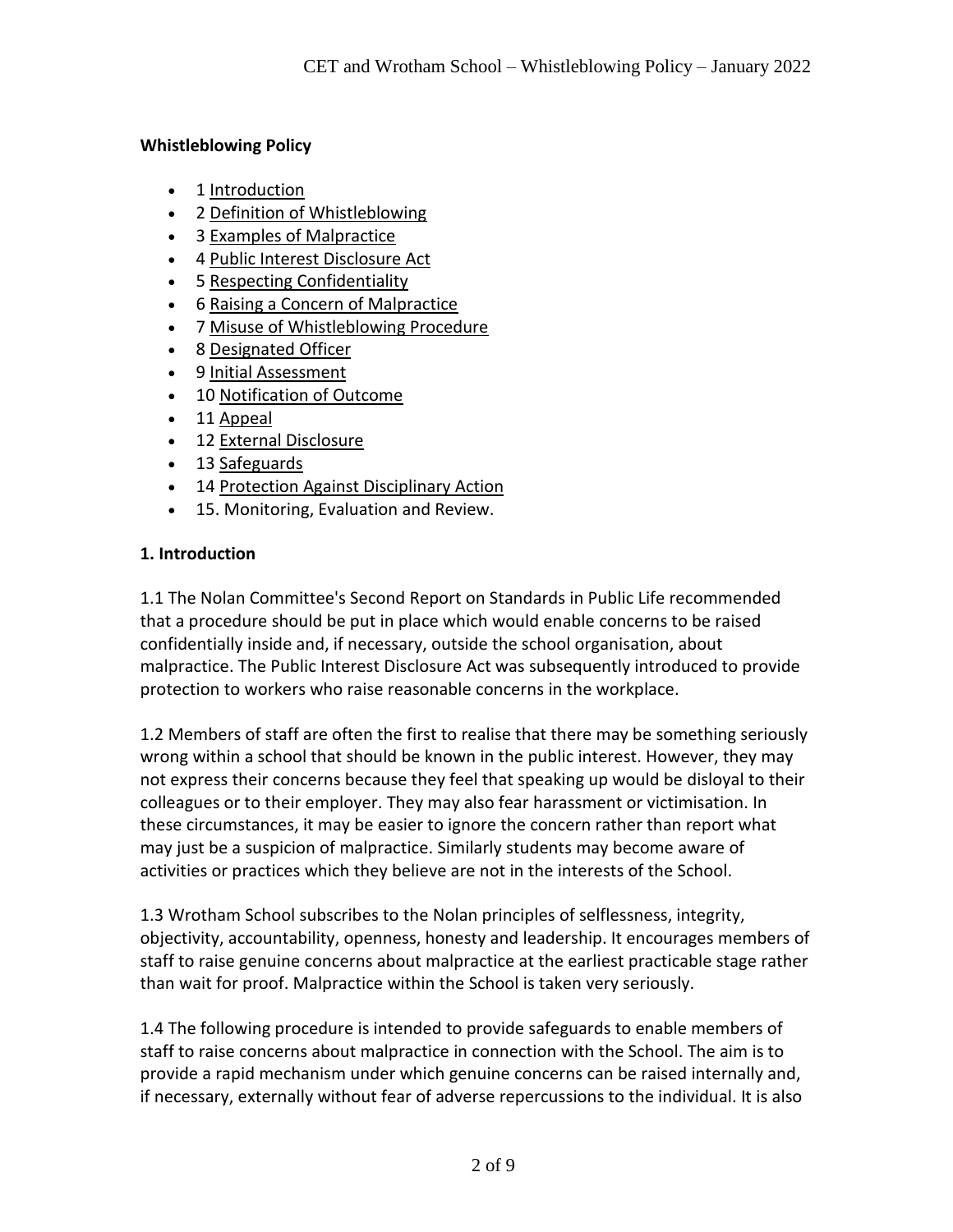intended to promote throughout the School a culture of openness and a shared sense of integrity by inviting all employees to act responsibly in order to uphold the reputation of the School and maintain public confidence.

1.5 The Whistleblowing procedure in not meant to be an alternative mechanism for employees to raise individual grievances about personal issues. School's Grievance Procedure is already in place to deal with such matters.

#### **2. Definition of Whistleblowing**

2.1 There is no legal definition of 'Whistleblowing' either within European Community Law or UK Law. The term 'Whistleblowing' is used when a current or former employee or student raises internally or publicly discloses problems within an organisation. Such problems can include fraud and financial irregularities, serious maladministration and dangerous acts or omissions which create a risk to health, safety or the environment. It does not include mismanagement, which may arise from, for example, weak management rather than malpractice.

#### **3. Examples of Malpractice**

3.1 As 'malpractice' is not easily defined the following are examples only and the list is not deemed to be exhaustive. It is the right of the employee raising the concern to interpret their definition of what he/she considers to be malpractice:

- Suspected allegation of fraud
- Financial irregularities
- Corruption
- Bribery
- Dishonesty
- Acting contrary to the School Code of Ethics
- Criminal activities
- Creating or ignoring a serious risk to health, safety or the environment
- Failing to comply with a legal obligation
- Miscarriage of justice

#### **4. Public Interest Disclosure Act**

4.1 The Public Interest Disclosure Act gives protection for workers against detriment or dismissal for raising concerns about matters in the public interest. The Act seeks to ensure that any person suspecting malpractice knows how to raise concerns and what procedures are in place to deal with such concerns. It protects disclosure if an employee can show one of the following: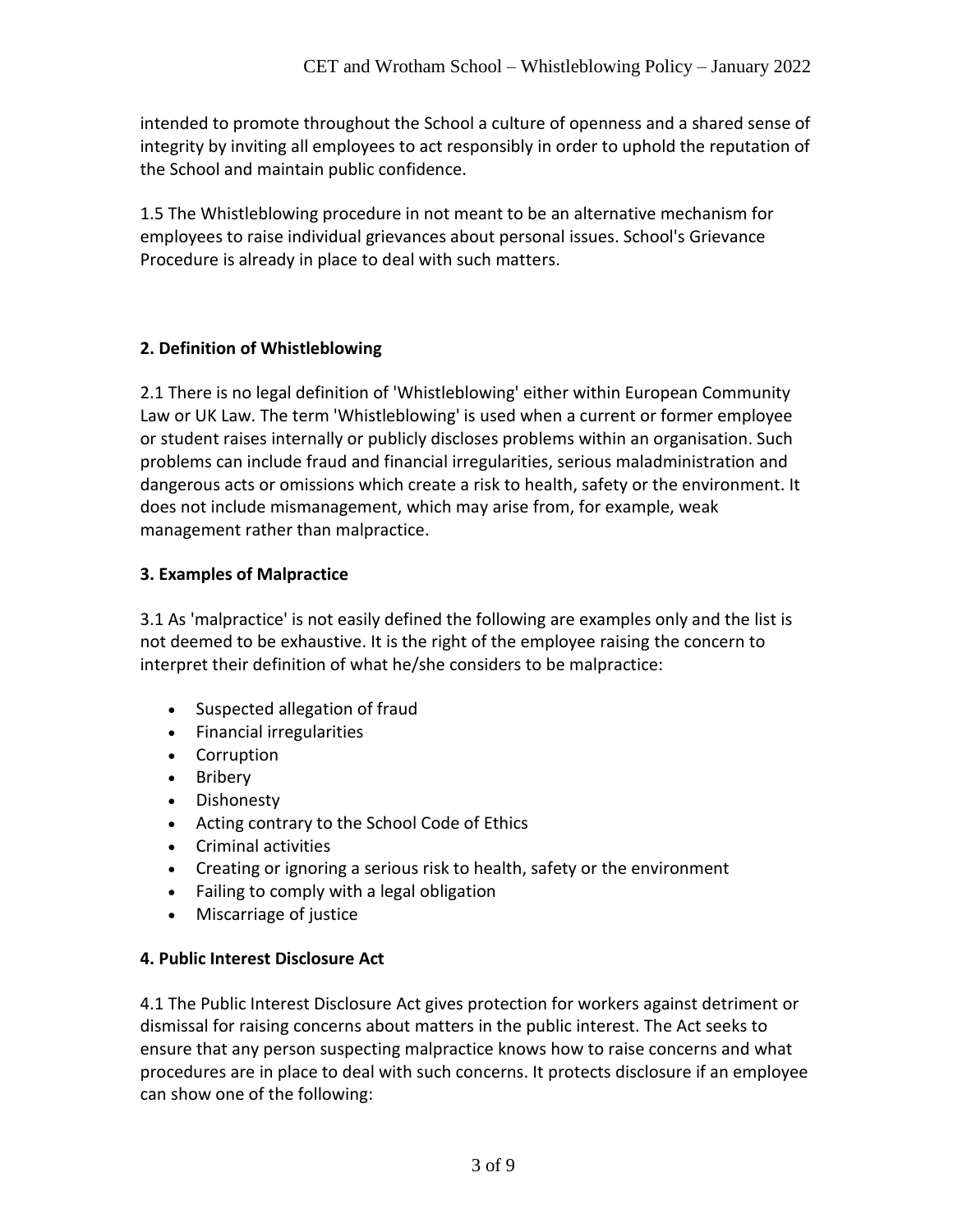4.1.1 That a criminal offence has been committed, is being committed, or is likely to be committed.

4.1.2 That a person has failed, is failing or is likely to fail to comply with any legal obligation to which he/she is subject.

4.1.3 That a miscarriage of justice has occurred, is occurring or is likely to occur.

4.1.4 That the health or safety or any individual has been, is being or is likely to be endangered. There must be indicated a greater danger than is associated with the normal operation or use of the process/product, or a danger that is not normally associated with it.

4.1.5 That the environment has been, is being or is likely to be damaged.

4.1.6 That information tending to show any matter falling within any one of the above has been, is being or is likely to be deliberately concealed.

4.2 Management and staff should be aware that victimising employees or students, or deterring them from raising a concern about malpractice is also viewed as a serious disciplinary offence, which may also expose the School to a claim for compensation in the Employment Tribunal, and will be dealt with in the same manner.

# **5. Respecting Confidentiality**

5.1 Any employee or student who follows the official procedure to report a concern of malpractice will have the matter treated confidentially and will not have his/her name disclosed to the alleged perpetrator of malpractice without the complainant's prior approval.

# **6. Raising a Concern of Malpractice**

6.1 An employee or student (the Discloser) may raise a concern of alleged malpractice orally or in writing with any line manager within the School organisation or who will then report the concern to the Chair of Governors. It is also open to any other person connected with, or having an interest in, the School to raise such a concern.

6.2 The person to whom the concern is presented is not to adjudicate on the matter in any way. He/she is required to act in a professional manner and:

6.2.1 Remember there are two sides to every concern.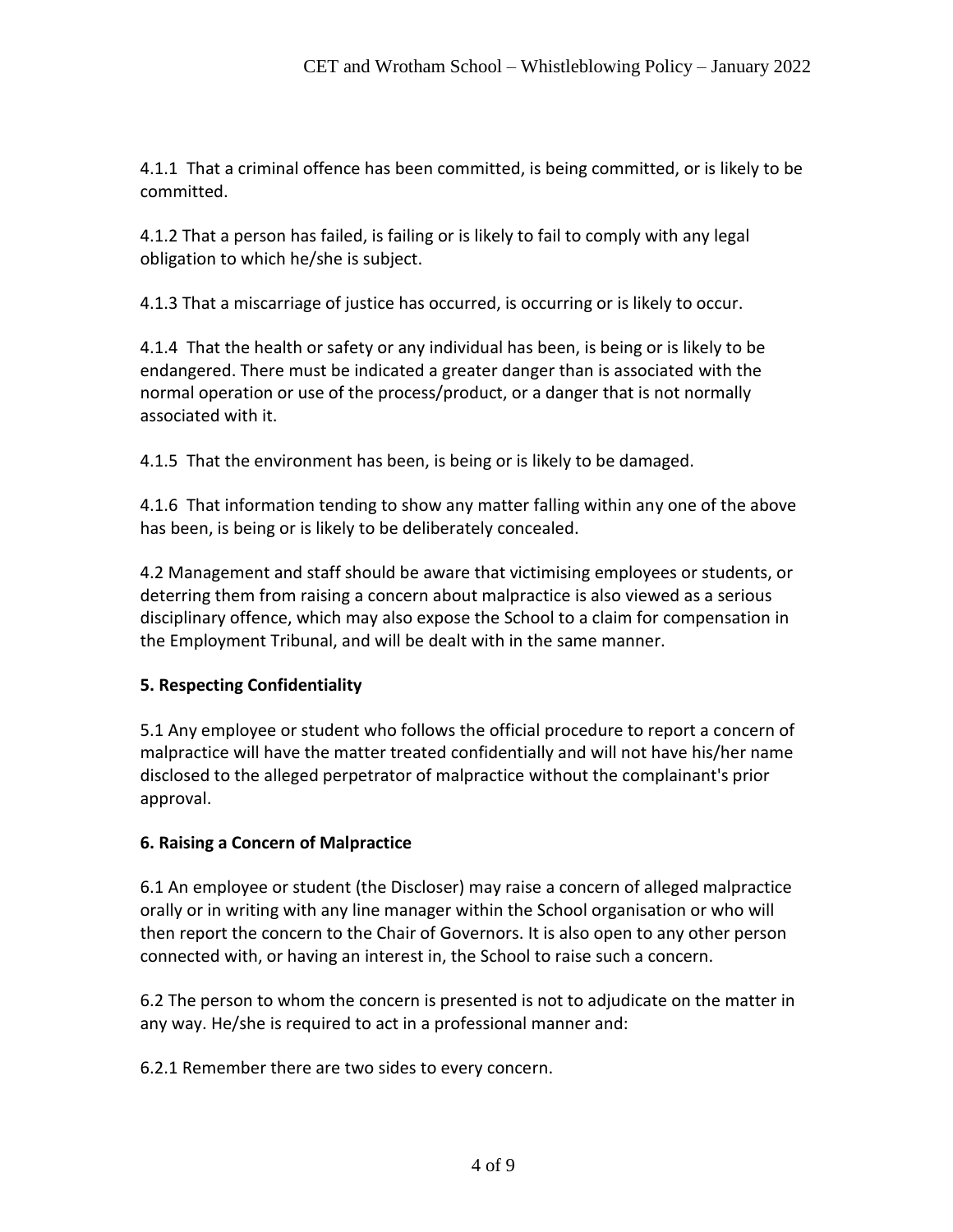6.2.2 Listen carefully to the concern, taking full notes as appropriate to record an oral concern or to amplify any specific points of a written one.

6.2.3 Request and heed legitimate concerns about the employee's or student's own safety or career.

6.2.4 Advise the Discloser that the matter will be treated seriously, that it will be forwarded for investigation and that the outcome will be reported back to him/her as soon as possible after the investigation has been completed.

No format for the expression of written concerns has been given, to avoid unintentionally directing the style or content of such submissions. It is for the Discloser to decide the format and content of his/her submission.

6.3 The person to whom the concern is expressed must forward it to a Designated Officer within 24 hours and is responsible for ensuring strict confidentiality on the subject. Any breach of confidentiality will be treated as a serious disciplinary matter if the person receiving notice of the concern is found to have been responsible for such a breach.

#### **7. Misuse of Whistleblowing Procedure**

7.1 Should an employee or student raise a concern under this procedure which is subsequently found to be a deliberately false and malicious accusation this will be viewed as a serious disciplinary matter and dealt with under the School's Disciplinary Procedures.

#### **8. Designated Officer**

8.1 The School has appointed the following Designated Officers (DO) for the purposes of investigating concerns of malpractice:

- Headteacher
- Deputy Headteacher
- Clerk to the Governors
- Chair of Governors

8.2 The roles of DOs are to:

- Advise the Discloser of the appropriate procedure to follow if the issue raised does not fall under the Whistleblowing procedure.
- Initiate investigations into matters which do fall within the scope of the Whistleblowing procedure.
- Make recommendations for appropriate remedial action if required.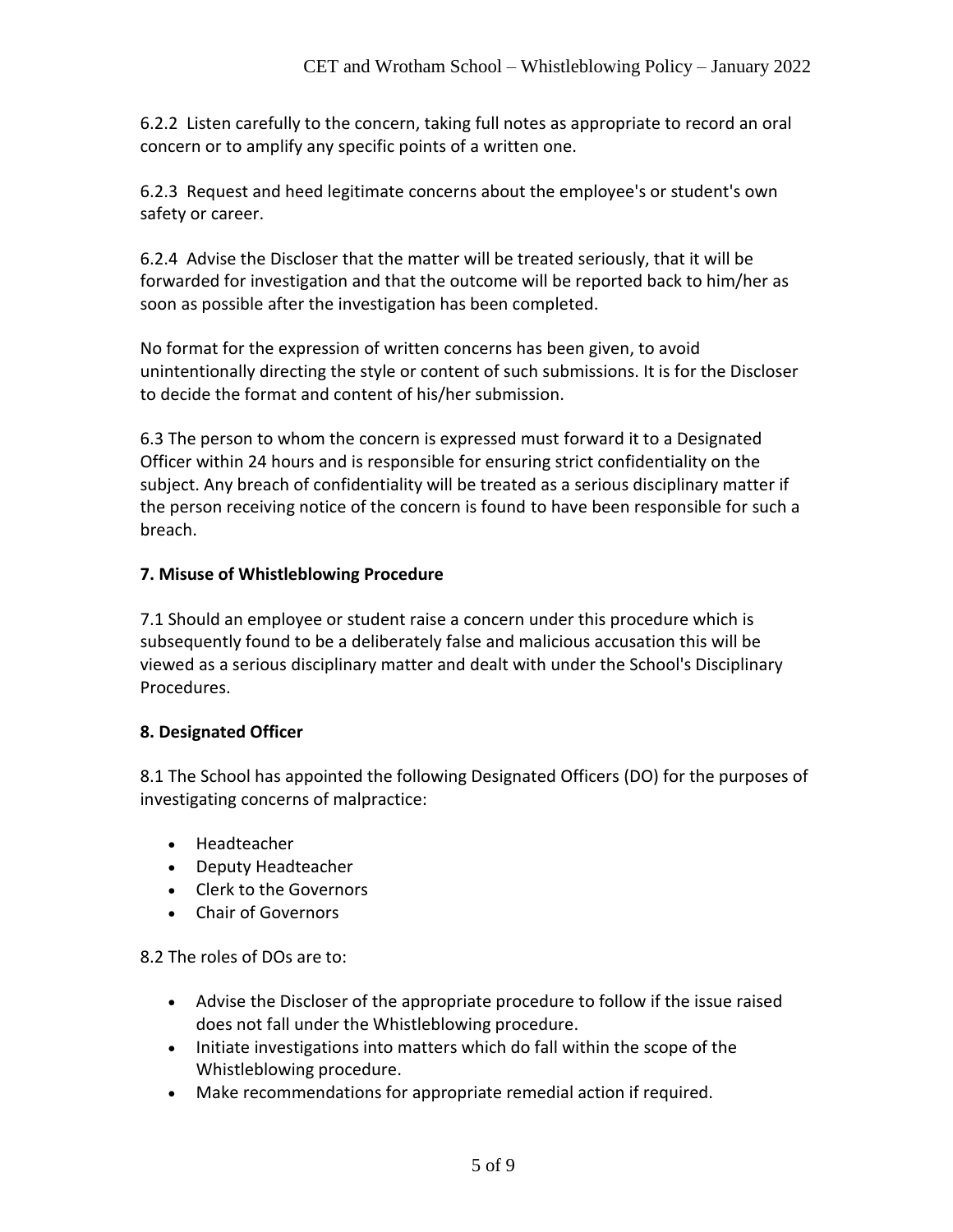The Headteacher is responsible for arranging training for DOs in the use of this procedure. The Chair/Clerk will report to the Governors, all cases which have been dealt with under the procedure.

8.3 The Discloser may choose which DO he/she wishes to carry out an initial assessment of the concern which he/she has raised. A DO may however decline to be involved if he/she has any possible previous involvement or interest in the matter concerned or if unavailable at the time.

#### **9. Initial Assessment**

9.1 On receipt of disclosure of a concern the DO will offer to meet the Discloser, in confidence, within seven working days or immediately if there is any danger of loss of life or serious injury. The purpose of the meeting will be for the DO to obtain as much information as possible about the ground for the Discloser's belief that malpractice has occurred or is likely to occur.

9.2 The Discloser may be accompanied by a Trade Union representative, work colleague or friend at the meeting. If the accompanying person is a legal adviser, this should be made known to the DO in advance. The DO will be accompanied by an Administrative Assistant to take notes; these notes will not identify the Discloser. Disclosure under this procedure shall, wherever possible, be in writing but, if this is not practicable, such disclosure may be oral, at the choice of the Discloser. The Discloser should provide as much supporting written evidence as possible about the disclosure and the grounds for concern about malpractice.

9.3 After considering the information obtained at the initial meeting the DO will, within five working days or immediately if there is any perceived danger of loss of life or serious injury, agree with the Discloser to whom to refer a summary of the information obtained at the meeting. The summary will include recommendations as to action to be taken in response to the disclosure and will normally be referred to the Head of School and Headteacher unless it is alleged that he/she is involved in any malpractice or there are other valid reasons for not doing so. In such cases the summary will be passed to the Chair or Vice-Chair of the Governors.

9.4 The recommendations in the summary may include one or more of the following:

- That the matter should be investigated internally using appropriate School Managers, or other investigators appointed by the School.
- That a member of staff should be given the opportunity to seek redress through the School Grievance Procedure, or a student through the Complaints Procedure.
- That the matter should be reported to the Local Education Authority.
- That the matter should be reported to the police.
- That no further action should be taken.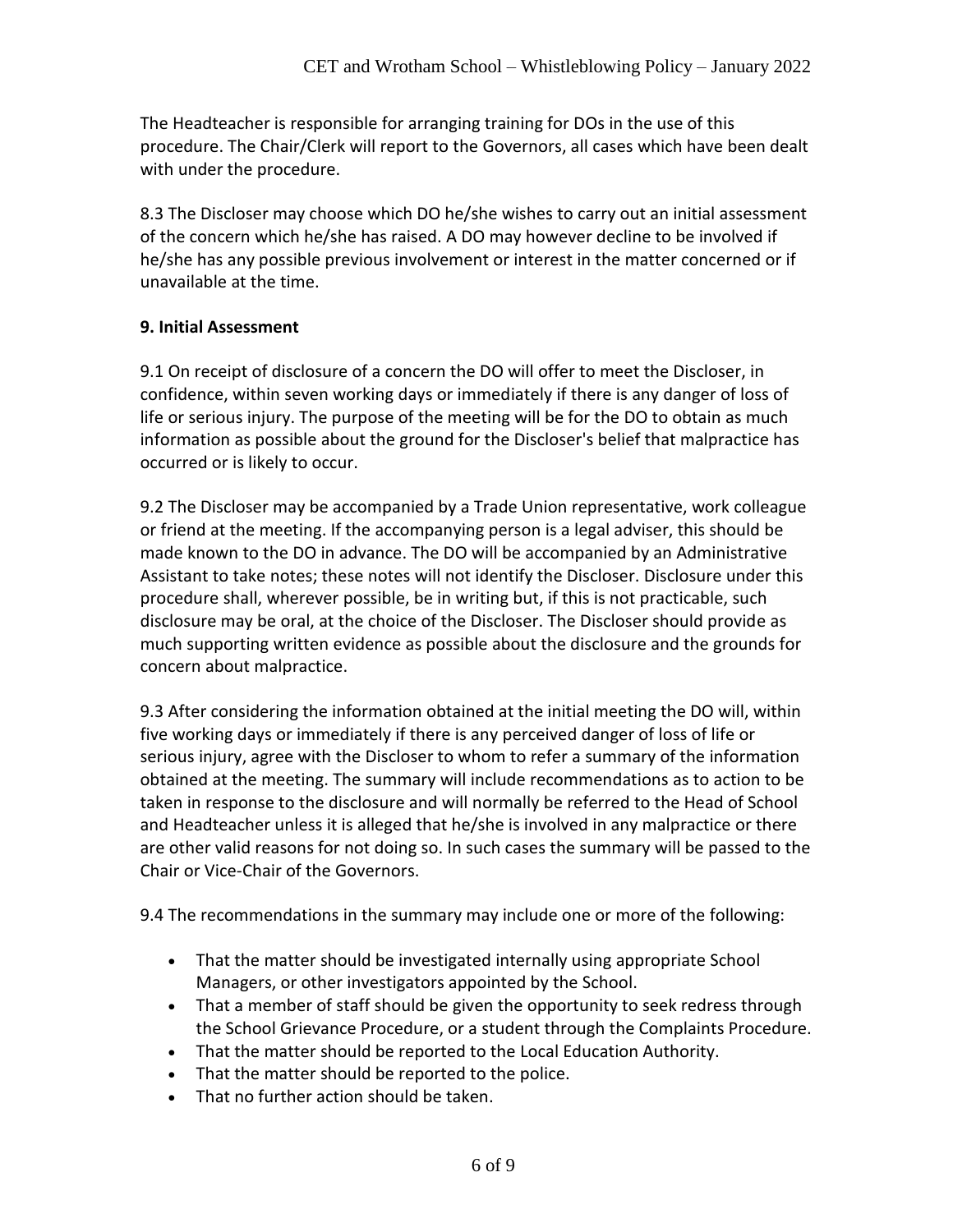9.5 The grounds on which the DO could legitimately recommend no further action by the School include the following:

- That the DO is satisfied that, on the balance of probabilities, there is no evidence of malpractice.
- That the DO believes that the Discloser is not acting in good faith.
- That the matter is already (or has been) the subject of proceedings under one of the School's other procedures.
- That the matter concerned is already the subject of legal proceedings, or has already been referred to the Local Authority.

If the recipient of the summary decides not to act on any of the recommendations, that decision will be notified in writing to the Chair of the Governors giving full reasons for the decision.

# **10. Notification of Outcome**

10.1 Once the Headteacher (or other recipient) has decided what further action (if any) should be taken, the DO will inform the Discloser in writing of the decision. If no further action is proposed, the DO will give the reasons for this. If the outcome is the activation of the Disciplinary or Grievance procedures, then the confidentiality required under these procedures will be observed, which may mean that the Discloser is not informed of the specific outcome of those procedures. The DO will inform the Discloser that appropriate action has been taken, without describing the detail.

# **11. Appeal**

11.1 If the Discloser has not had a response within the above stated time limits or is dissatisfied with the outcome of the procedure he/she may, within five working days of receiving notification of the outcome from the DO, submit an appeal to a Review Panel comprising of three Governors. The Review Panel will make a final decision on action to be taken and will notify the Discloser, through the DO, of the outcome.

# **12. External Disclosure**

12.1 If, having followed this procedure, the discloser remains dissatisfied with the outcome, he/she may raise the matter with the Police or Local Authority. Before taking such action, however, the Discloser will inform the DO.

12.2 The Discloser may also raise the matter in accordance with para 12.1 above if he/she has reasonable grounds for believing that all the available DOs are or were involved in the alleged malpractice or that the discloser will be subjected to detriment as a result of making the disclosure.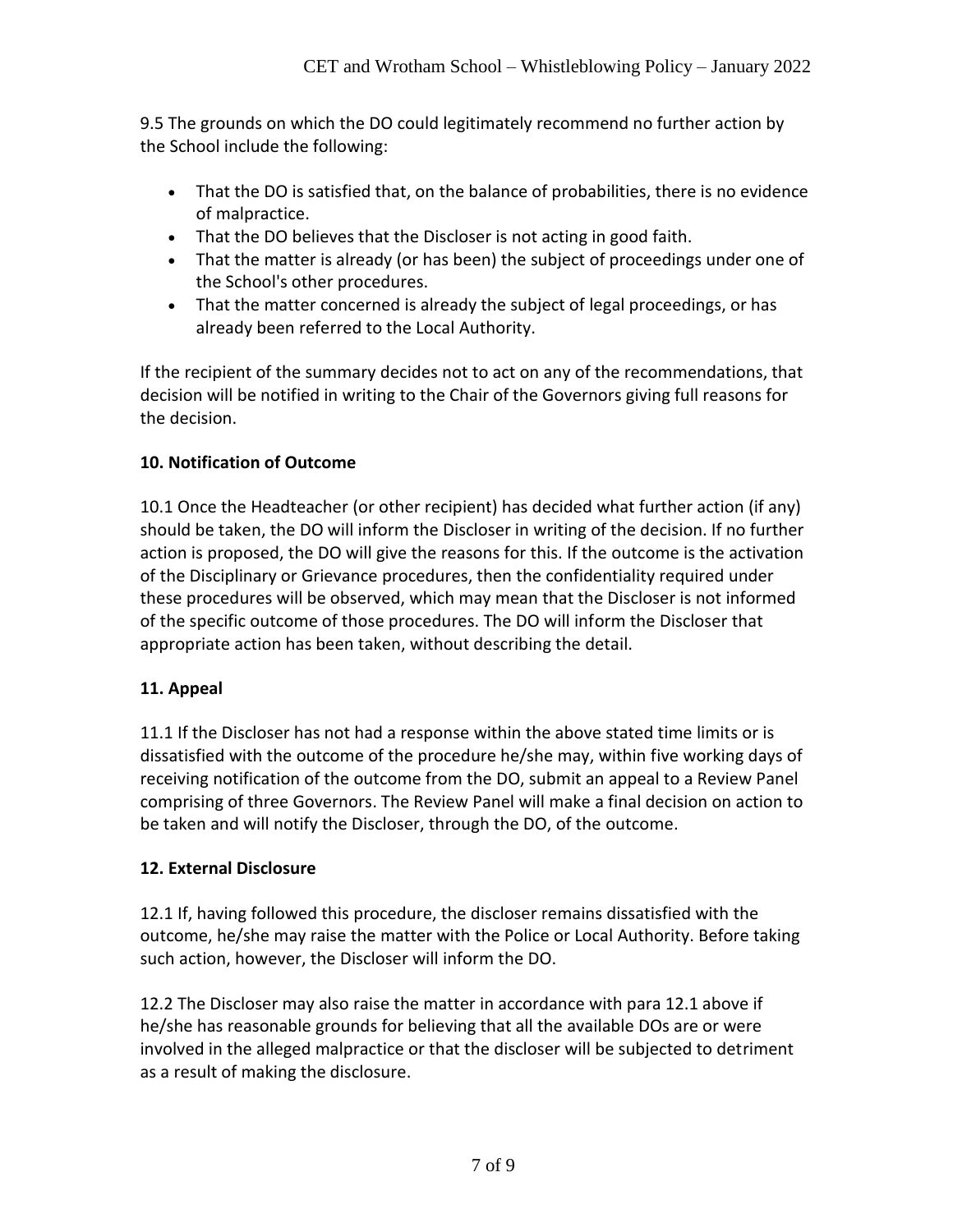12.3 The Discloser may at any time disclose the matter on a confidential basis to a professionally qualified lawyer and/or trade union representative for the purpose of taking legal advice.

#### **13. Safeguards**

13.1 Any report of the summary of the case by the DO in relation to the matter will not identify the Discloser unless the Discloser otherwise consents in writing or unless there are grounds to believe that the Discloser has acted maliciously. In the absence of such consent or grounds, the DO will not reveal the identity of the individual as the Discloser of information under this procedure except:

- Where the DO is under a legal obligation to do so, or
- Where the information is already in the public domain, or
- On a strictly confidential basis to the DO's Administrative Assistant for the time being, or
- On a strictly confidential basis to a professionally qualified lawyer for the purpose of obtaining legal advice.

13.2 Any documentation (including computer files and discs) kept by the DO and the decision maker relating to the matter will be kept secure so that, as far as possible, only the DO and his or her Administrative Assistant shall have access to it. As far as practicable any documentation prepared by the DO will not reveal the identity of the individual as the Discloser of information under this procedure.

13.3 Where the Discloser involves a local trade union representative or work colleague in this procedure, the Discloser will be under an obligation to use all reasonable endeavours to ensure that they and their representative or work colleague keeps the matter strictly confidential save, as permitted under this procedure, as required by law or until such time as it comes into the public domain.

13.4 Failure to comply with the obligation to keep the matter confidential by any member of staff may lead to disciplinary action.

13.5 The Discloser will not be required by the School, without his or her consent to participate in any enquiry or investigation unless required to do so under the Disciplinary Procedure.

13.6 Where the Discloser participates in any such disciplinary enquiry or investigation, that participation will usually be required to be on an open rather than confidential basis, although the obligations of the DO under para 13.1 of this procedure will remain in relation to the identity of the individual as the original Discloser of information under this procedure.